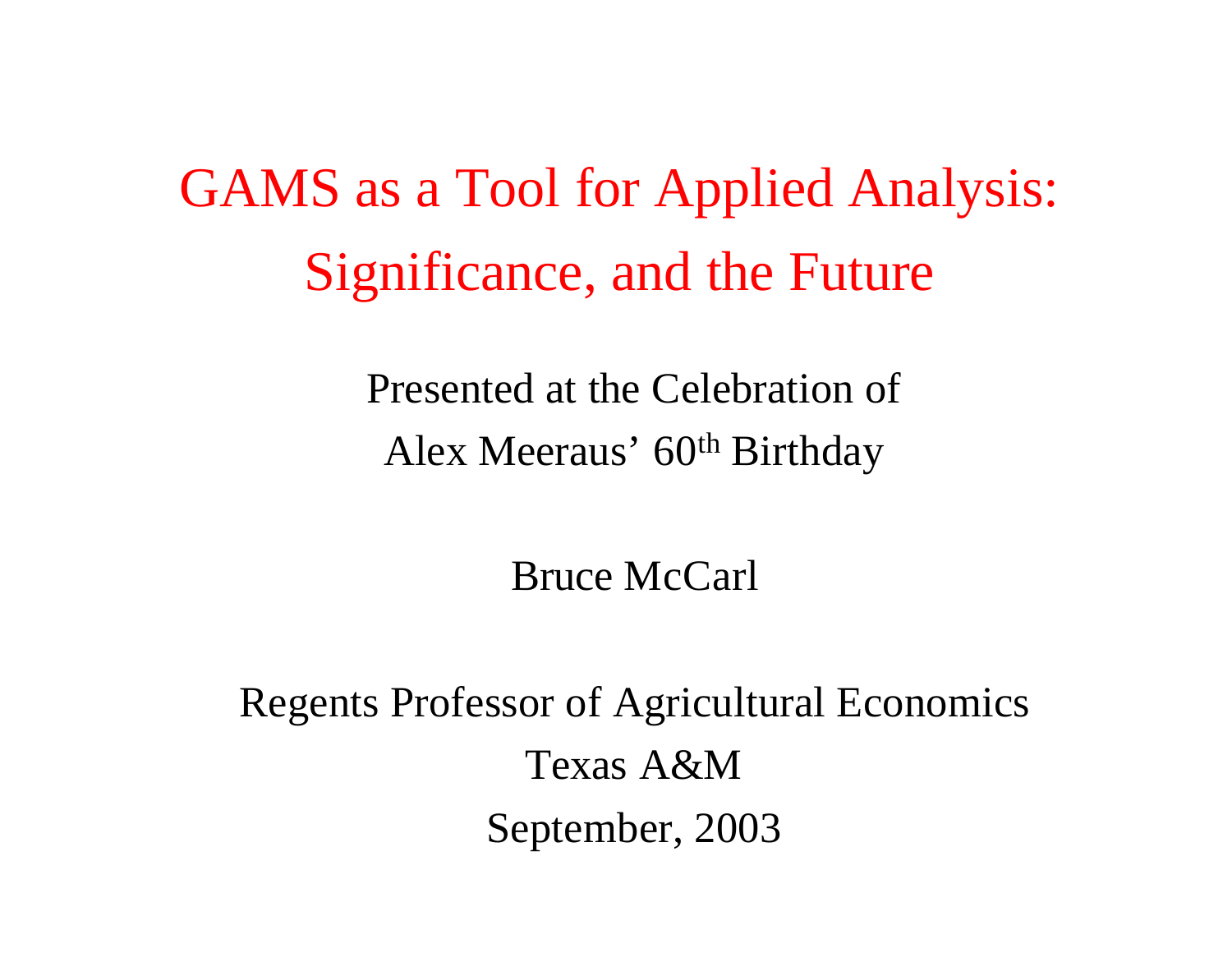#### Plan of Presentation

Personal perspectives

Personal History

## Discussion of Contribution of GAMS to Ag Econ Profession

Discussion of emerging user community

Discussion of possible enhancements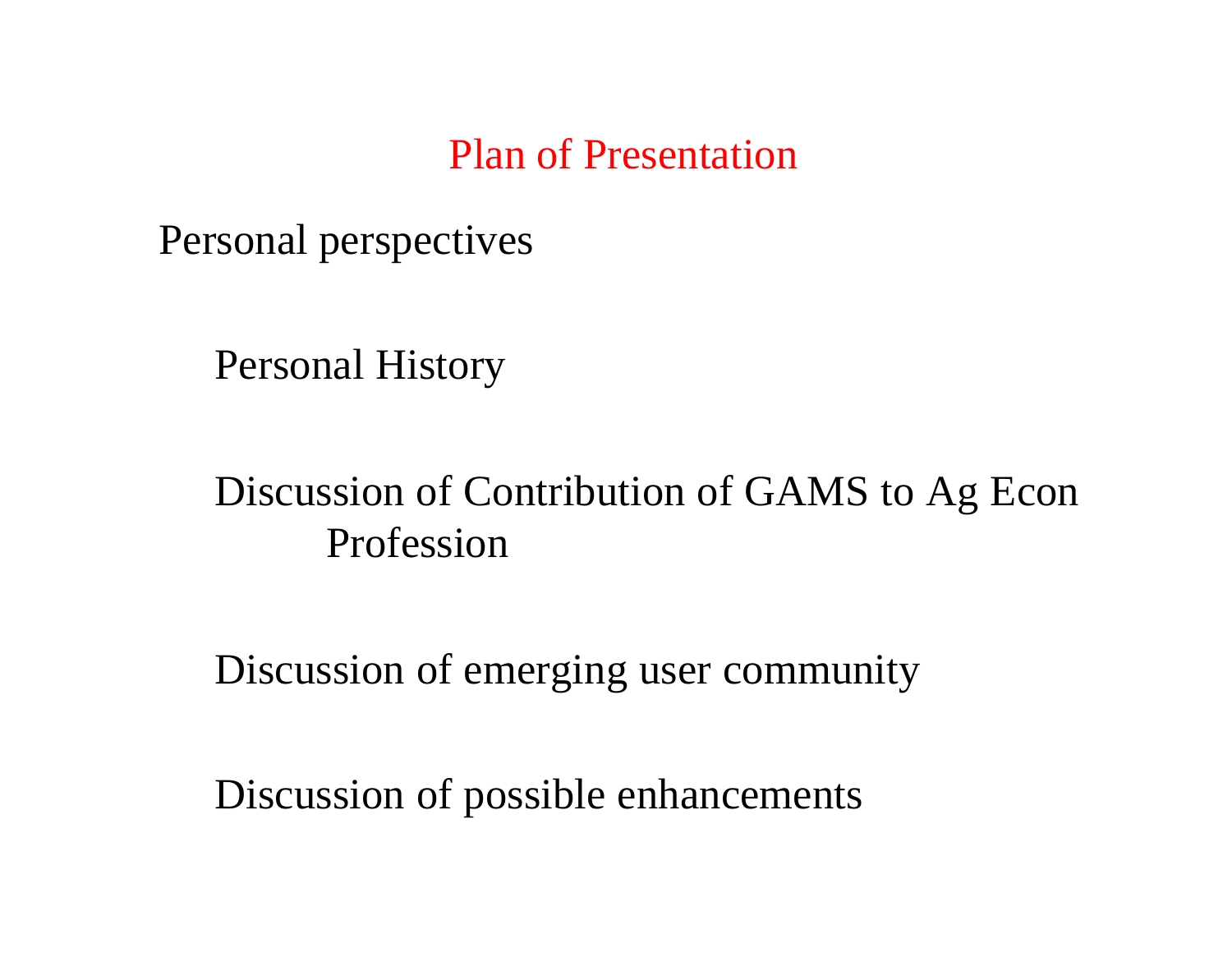#### Personal History with GAMS

1975 or 1976 I was engaged in building Fortran matrix generators/ report writers and assembly language LP solver, plus a generalized matrix generator, report writer and model debugger

Came to interview at World Bank DRC.

Was interviewed by Alex Meeraus. He said there had to be a better way to generate and report and talked about a package he was developing. I said model debugging also important.

1977 model debugger developed for MPS files.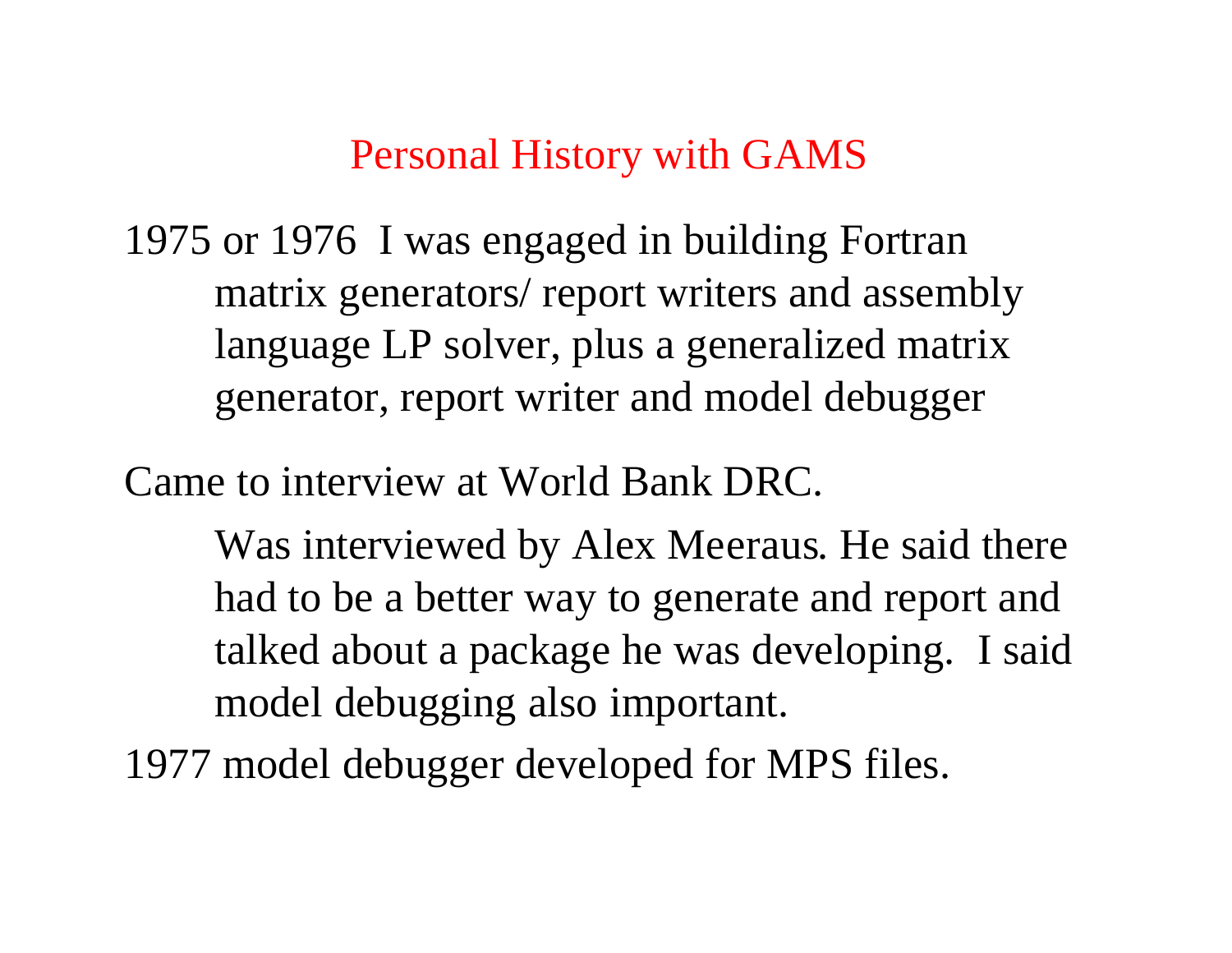Personal History with GAMS

1985 GAMS was being taught to the World Bank and I was imported to help in the teaching but was not a GAMS user

- 1988 GAMS came out for Mini computers. I then became a GAMS user and I got a Prime version
- 1989 GAMS did not do enough on model debugging for me and GAMSCHK was borne
- 1990 or so GAMS on PC and Egypt project 1992 GAMSBAS
- 1992 or so HP workstation version and GAMS became my main program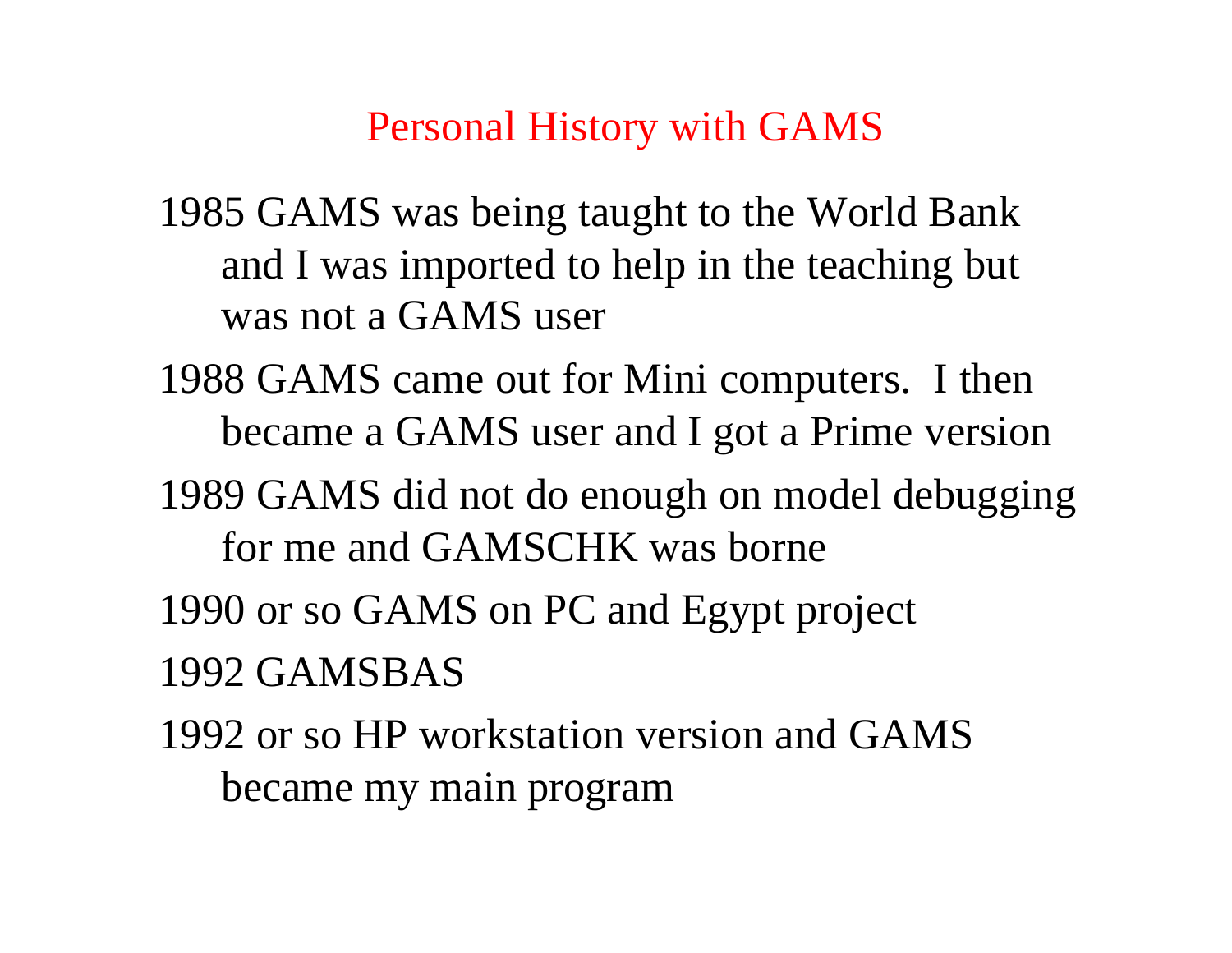#### Personal History with GAMS

1994 or so No more 640 K and PC Game was on

- 1996 My first ½ million variable model
- ~1998 First commercial course
- ~1999 Advanced Class born
- 2000 My first million variable MIP
- 2000 Newsletter starts
- 2001 Basic Course
- 2002-3 Documentation
- 2003 Model unraveling software

All with Alex's help and or gracious forbearance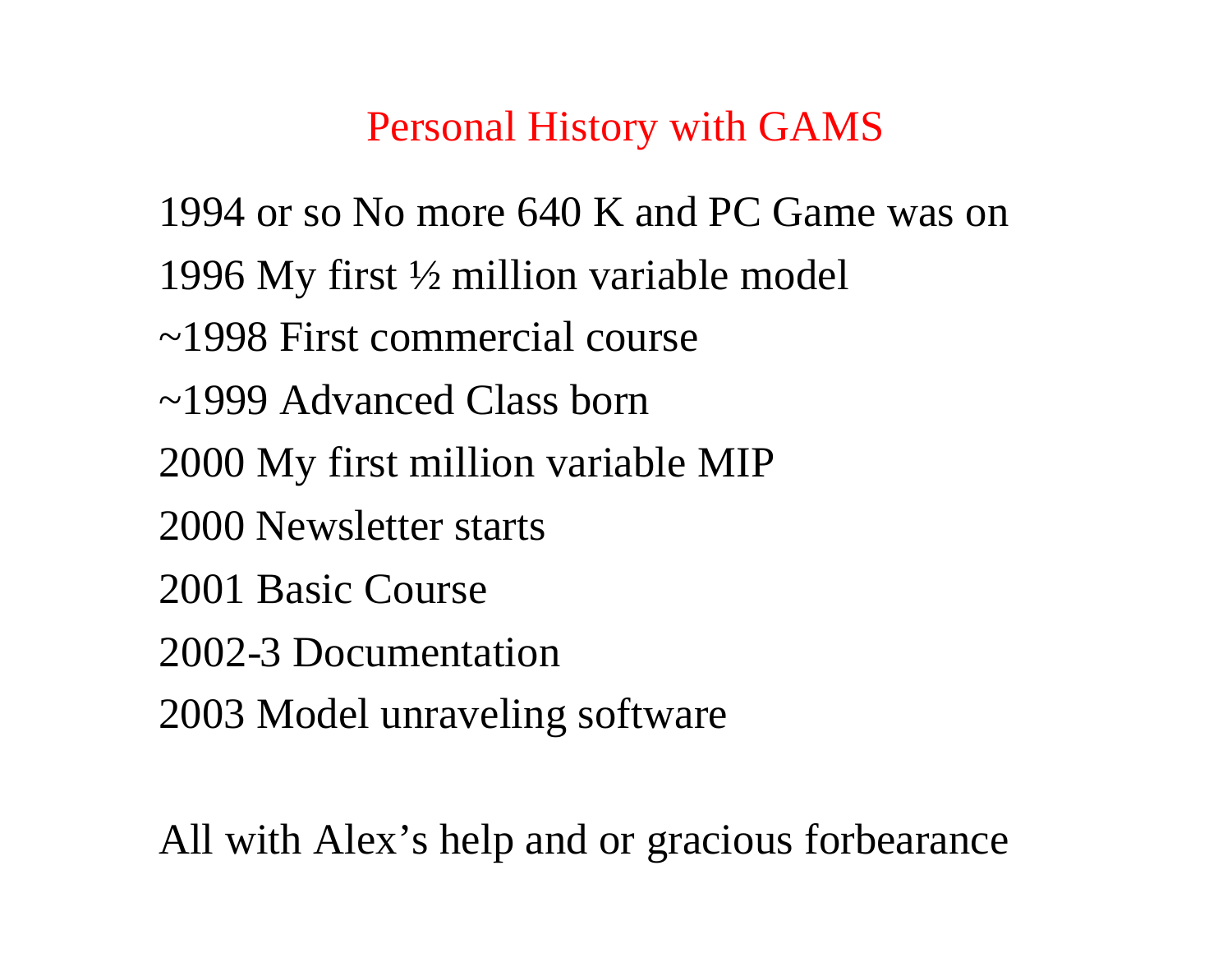Contribution of GAMS to Ag Econ Profession

1975 or 1976

- Ag Economists spent months developing model software to generate and report. Large effort was spent on data
- Solvers used MPSX, Optima and others. Nonlinear and MIP solvers home grown

Today

- Models can be developed in days and data imported from other systems
- Solvers much more widely available with MIP, NLP and MINLP widely available plus GLOBAL emerging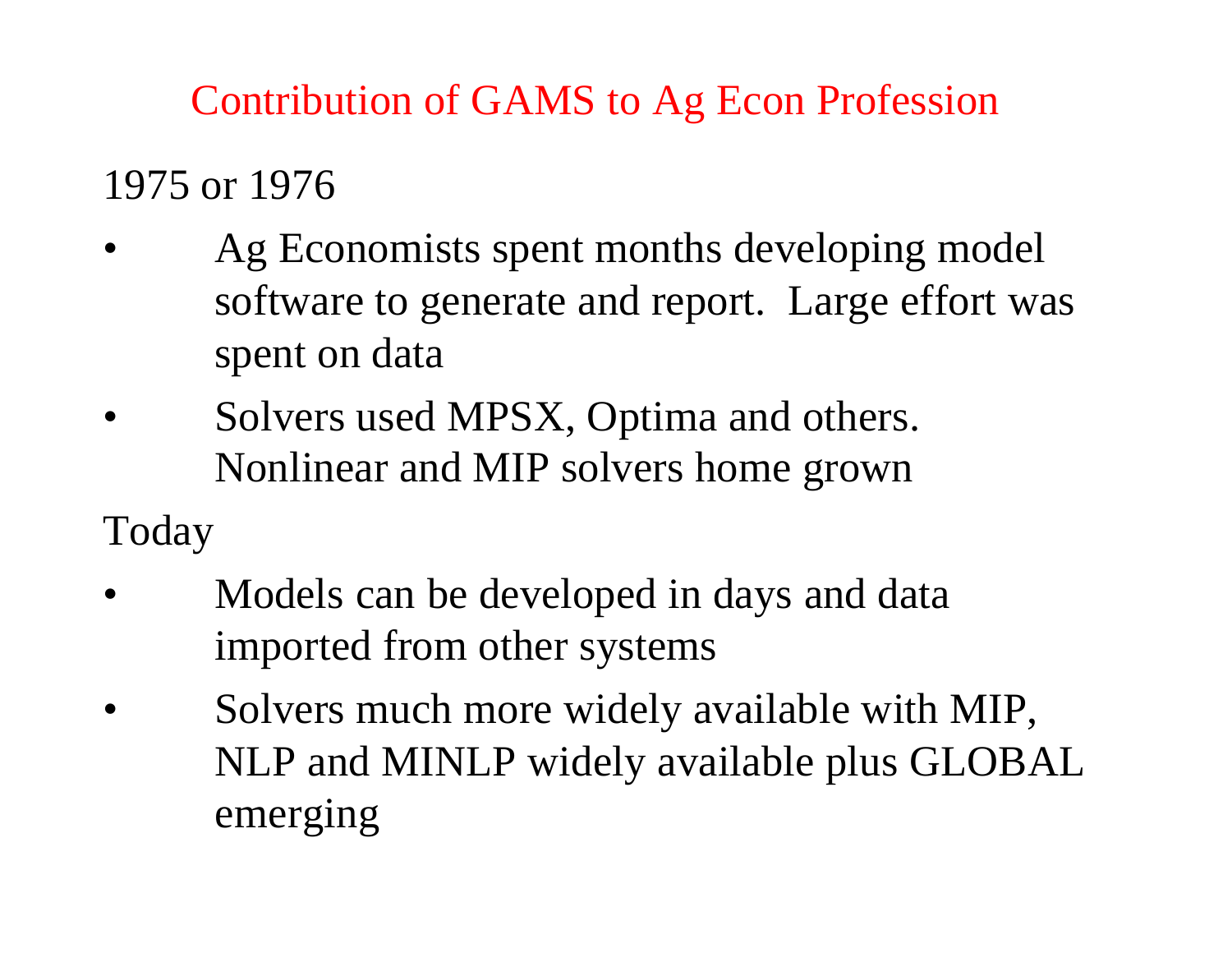Contribution of GAMS to Ag Econ Profession Today

- I do not know an Ag Economist that does many and varied studies who does not use GAMS (A few use their own stuff but in limited settings.)
- More broadly GAMS appears predominant in electricity, petroleum, much of military, chemical engineering, CGE, and agricultural economics **Collectively**

GAMS through its existence, open solver design and conceptual design and rigorous high computing standards has revolutionized math programming modeling. Alex's birthday is worthy of celebration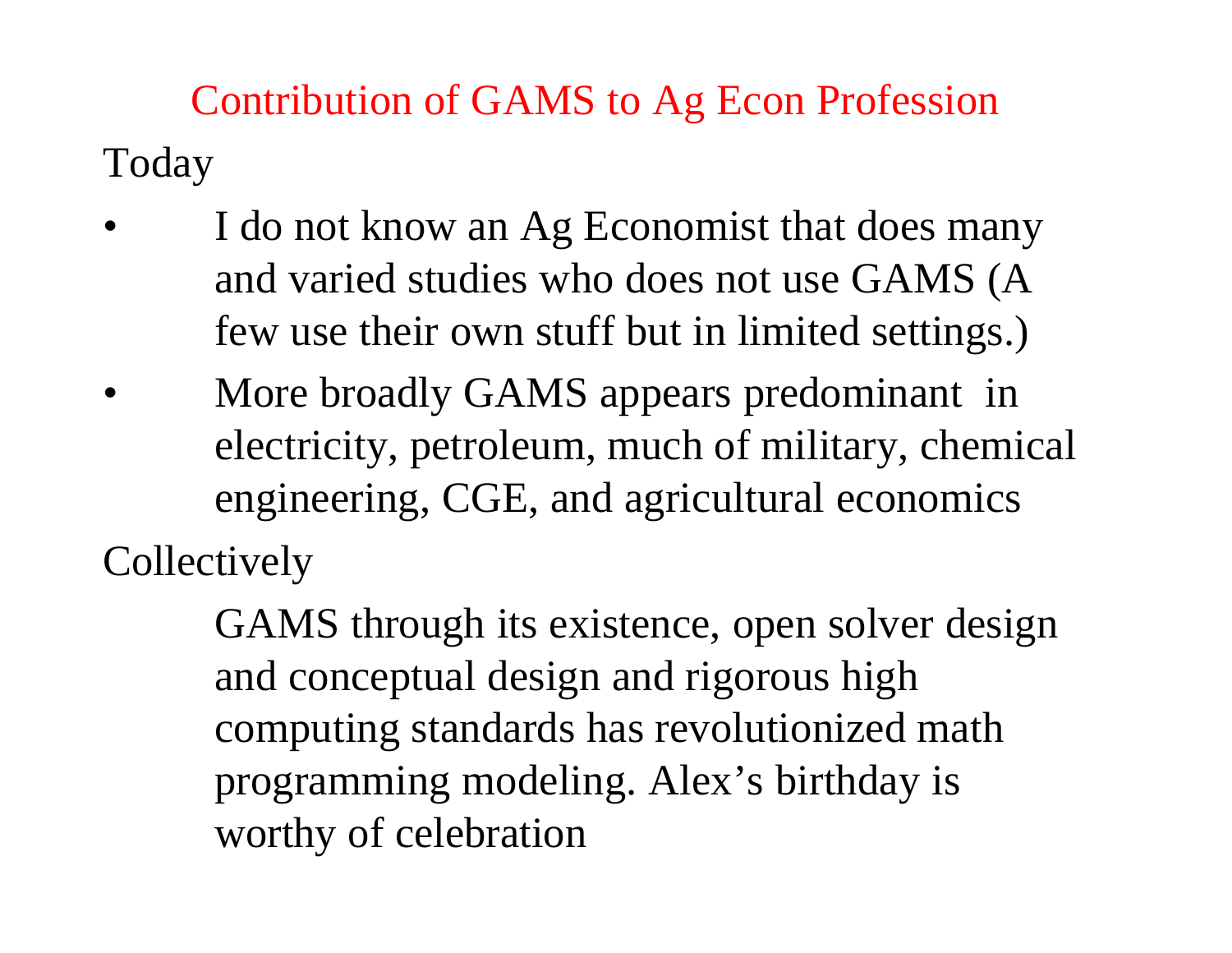### Present trends that color the future

- DOS dead, LINUX is last computer nerd hangout
- New users want windows; few will see LINUX
- Everyone wants to link to everything external databases, spreadsheets and programs
- GAMS market is limited by ability to handle program links and DOS like commands. GDX and EXECUTE etc may not appeal.
	- I had a big GAMS client tell me they were seeing if they could switch to spreadsheet addins.
	- A prominent user said if he could choose from afresh today he would look hard at alternatives.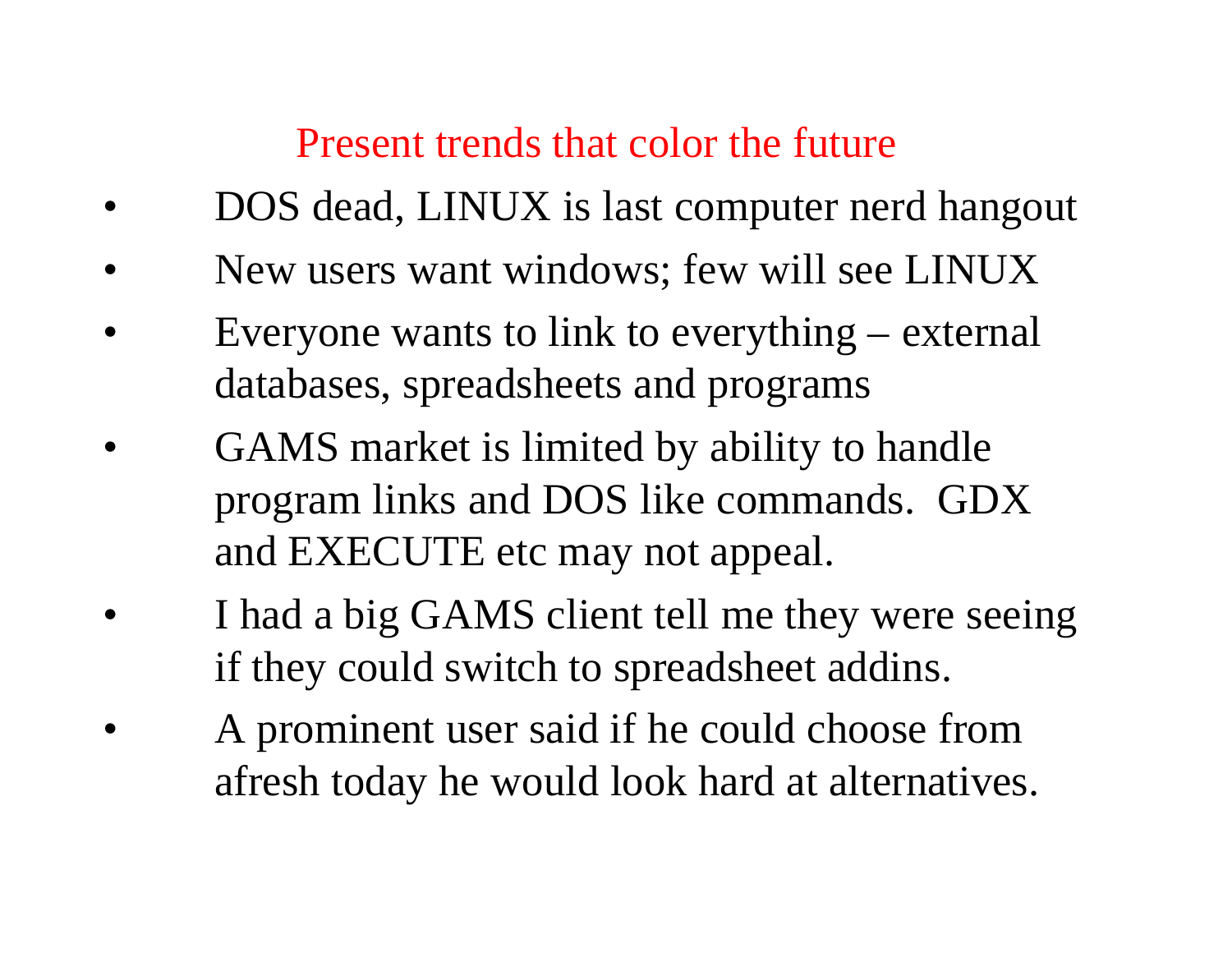#### So now what about the future

I approach this with some trepidation. I don't own 4 houses in Georgetown, Alex has led creation of a great very useful product, I have not

But

- few things in life are perfect
- The computer industry has frequently shown us resting on ones laurels causes one to fall behind the pack and get buried in the dust. Where are the companies that made TRS-80, Commodore 64, KAYPRO, Osbourne, VISICALC, WoRDSTAR and 1-2-3.
- So now for my 2 cents worth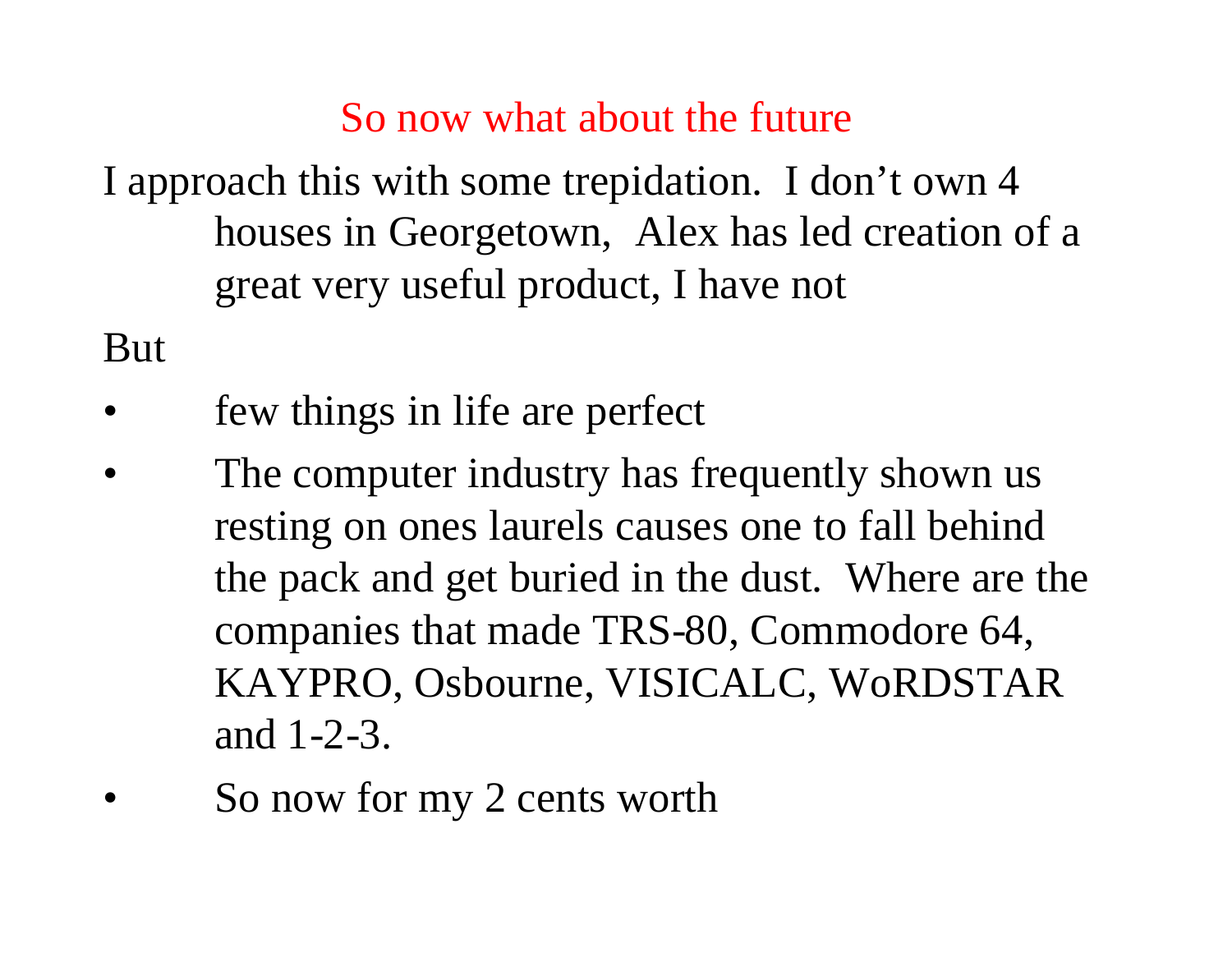### Several developments would occur

These involve

- **Language Features**
- Windows Products
- GAMS support efforts and aids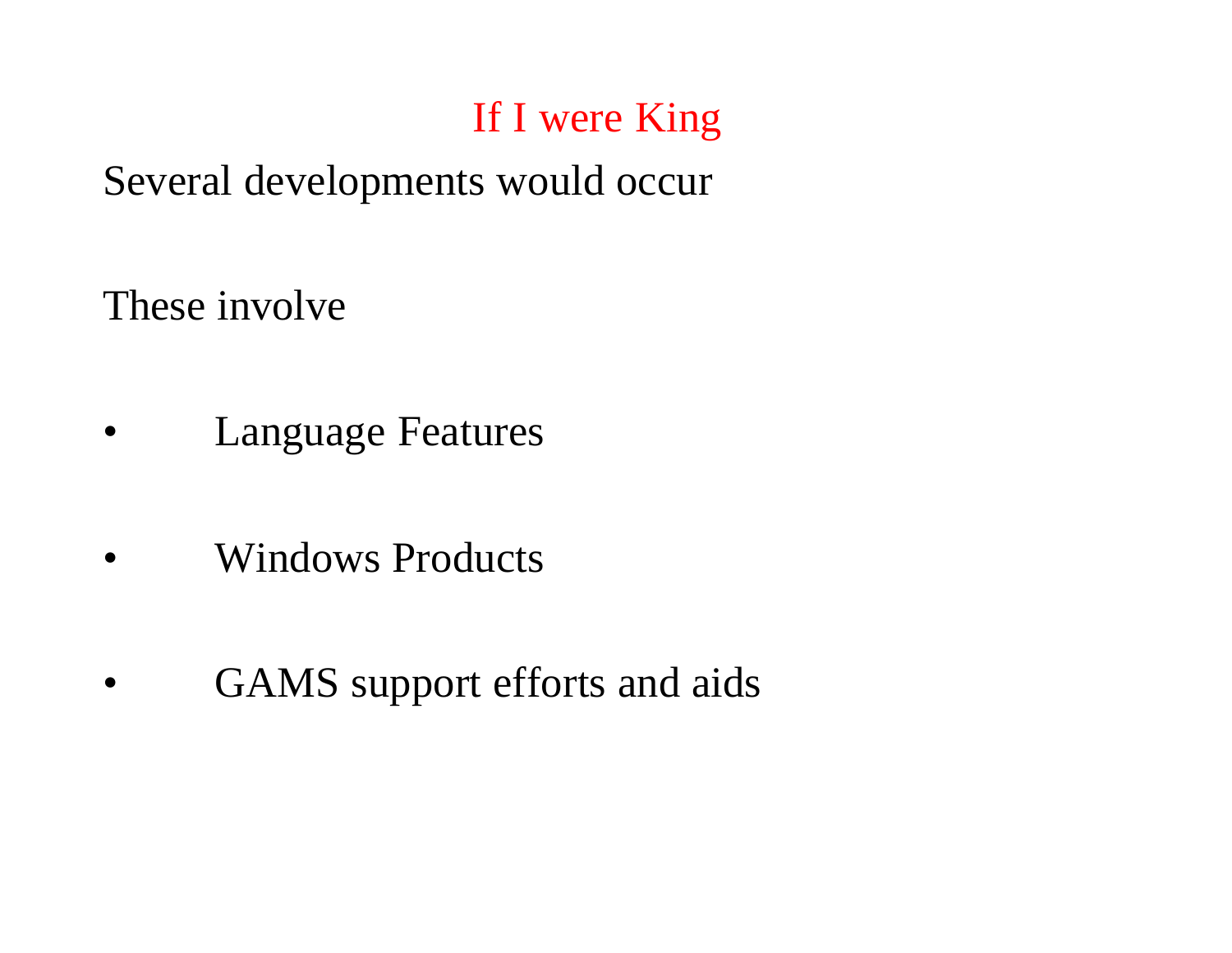# If I were King Language Features

- Variable domain x.exists(I,j,k)\$condition=yes;
- Execution time write and read of ASCII and CSV
- Dump SAMEAS and allow  $X(I,J)\$(I=J) = 10;$
- Dynamic calculation with  $=$  = syntax.
- Text items and text item arithmetic manipulation Mylabel="root"+set.tl(I); put mylabel
- \$IF / ENDIF
- Remove replace/merge bug
- Improve profile and memory information
- Incorporate more on model analysis/warnings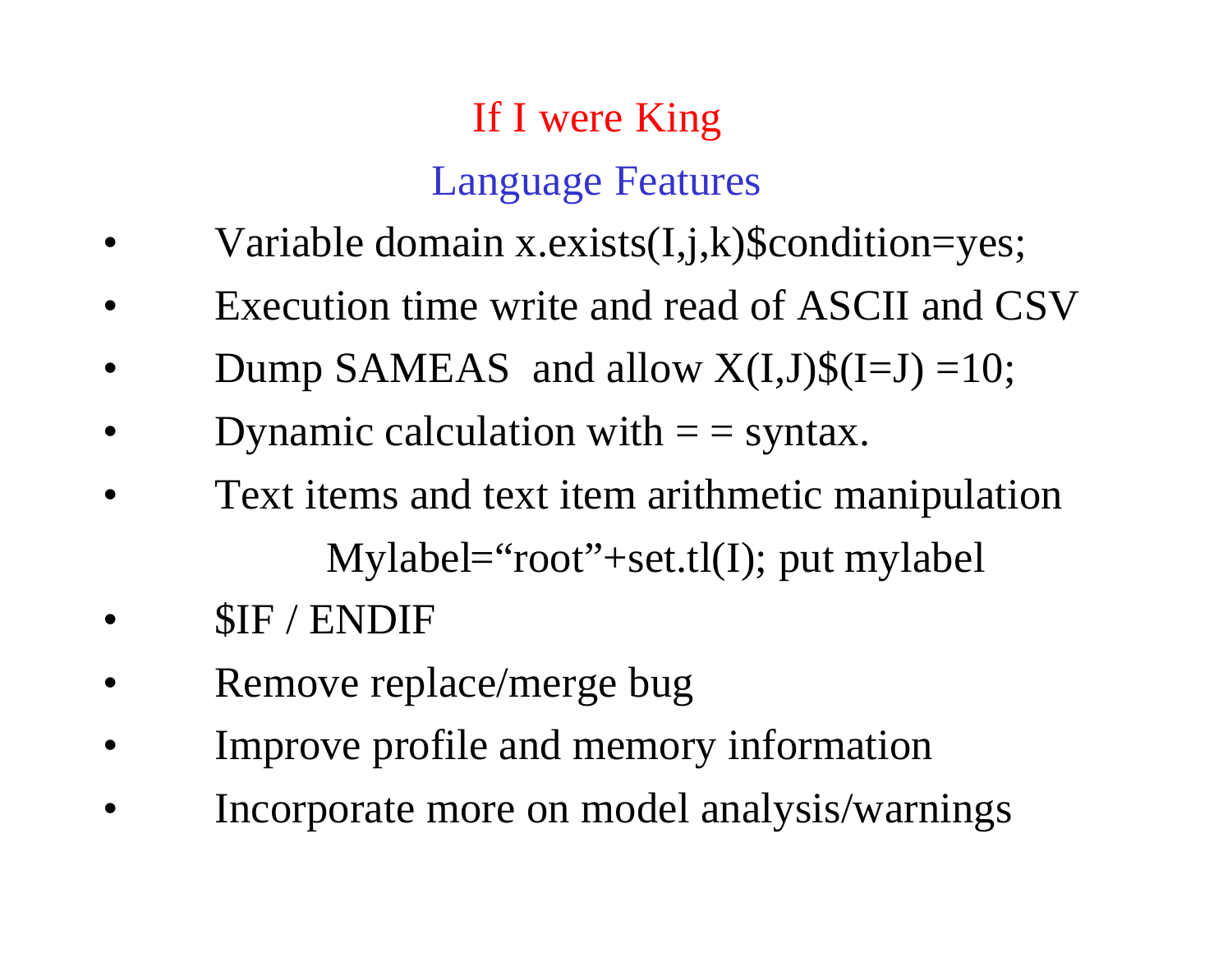Windows Products – Hard stuff Data Import/Export Assistant(s)

Data Import assistant Common interface to filed in Excel, Access, Ascii, CSV Visual windows oriented preview Point and click GDXXRW like command memorization Data Export assistant Ditto for data from GAMS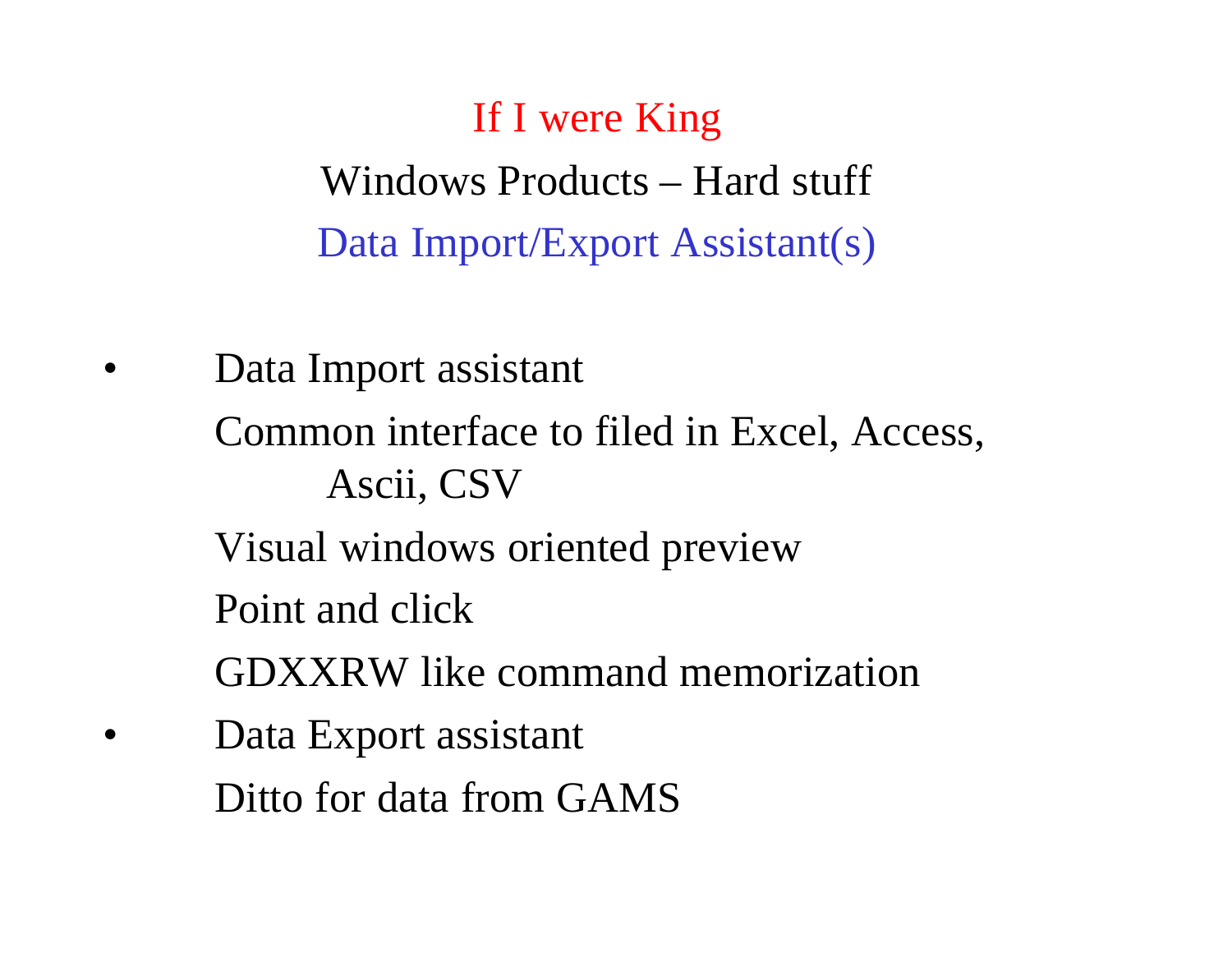# Windows Products – Hard stuff Model Inspector

Runs to a point and allows one to view any parameter

Fancy expandable GAMSCHK examination of a generated model and post optimality computations

Nonlinear function evaluator that expands and evaluates terms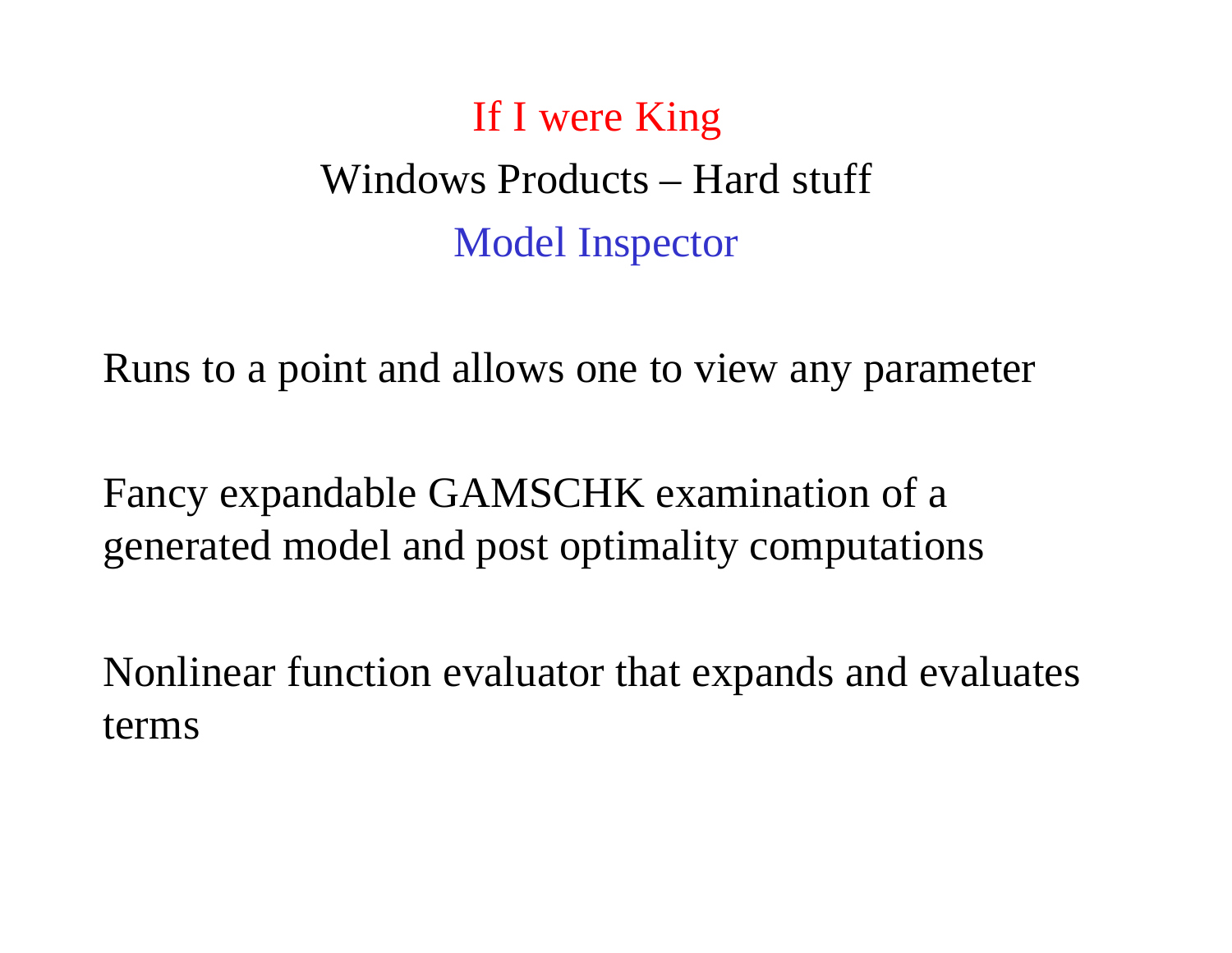## If I were King Windows Products – Hard stuff Code Completer

- Memorizes set, parameter etc names
- Does code completion laying out beginning and ending )'s for loops and sums etc
- Contains menu of the commands by type
- Has context sensitive help with examples
- Has syntax coloring for known sets, variables etc
- Knows about parameter definitions including active set elements that can be viewed
- Allows one to trace items through cross reference list
- Gives tips on run away cases and speed problems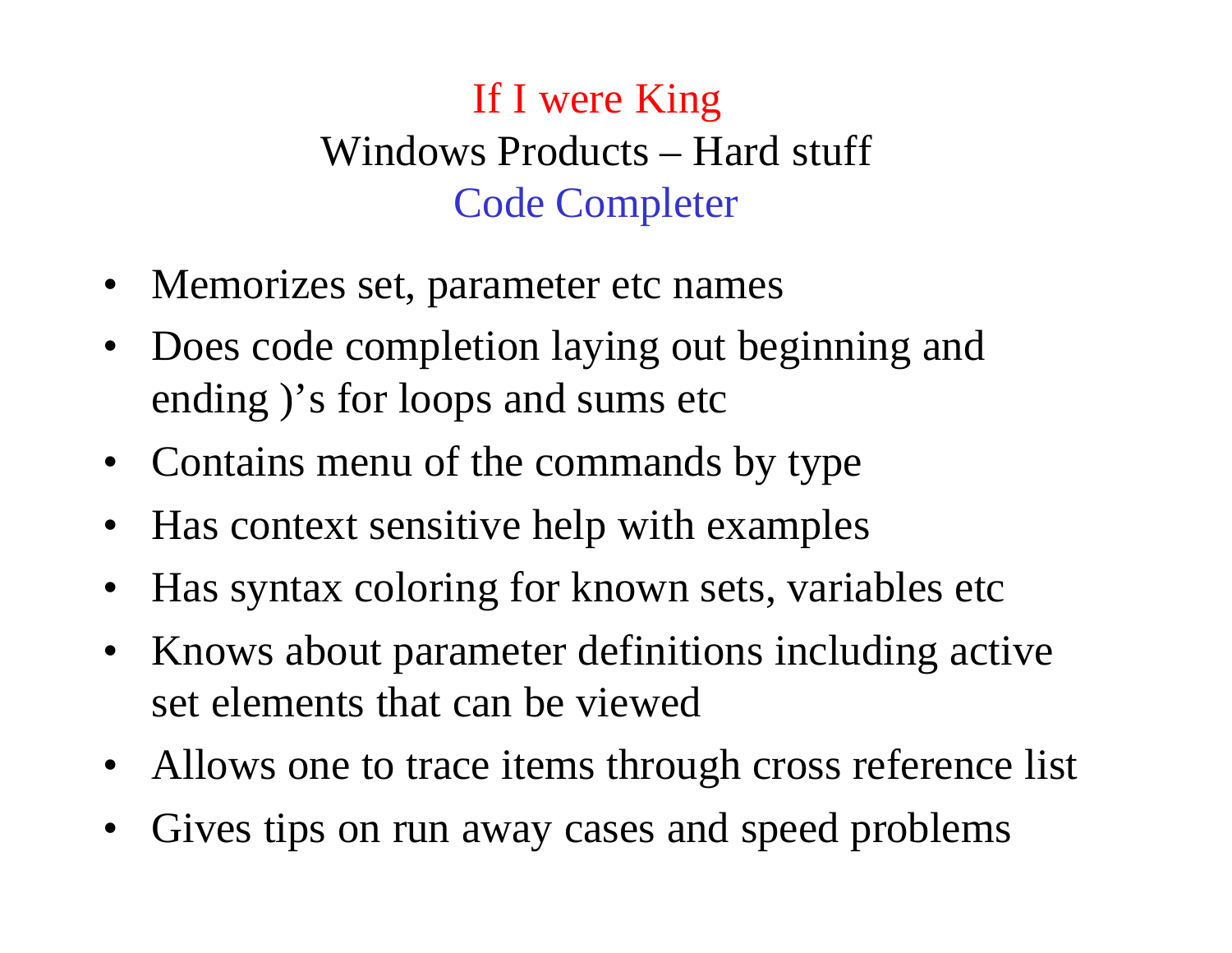# GAMS support efforts and aids Documentation

- Retire the old one
- Publish the new one
- Review and coauthor the new one
- Commit to philosophy that nothing goes undocumented
- Improve documentation in releases show visually and colorfully how to get to system document and what is in your package plus on the web and tell people that the web site is on CD
- Solver manuals no more one big one  $+$  COnvert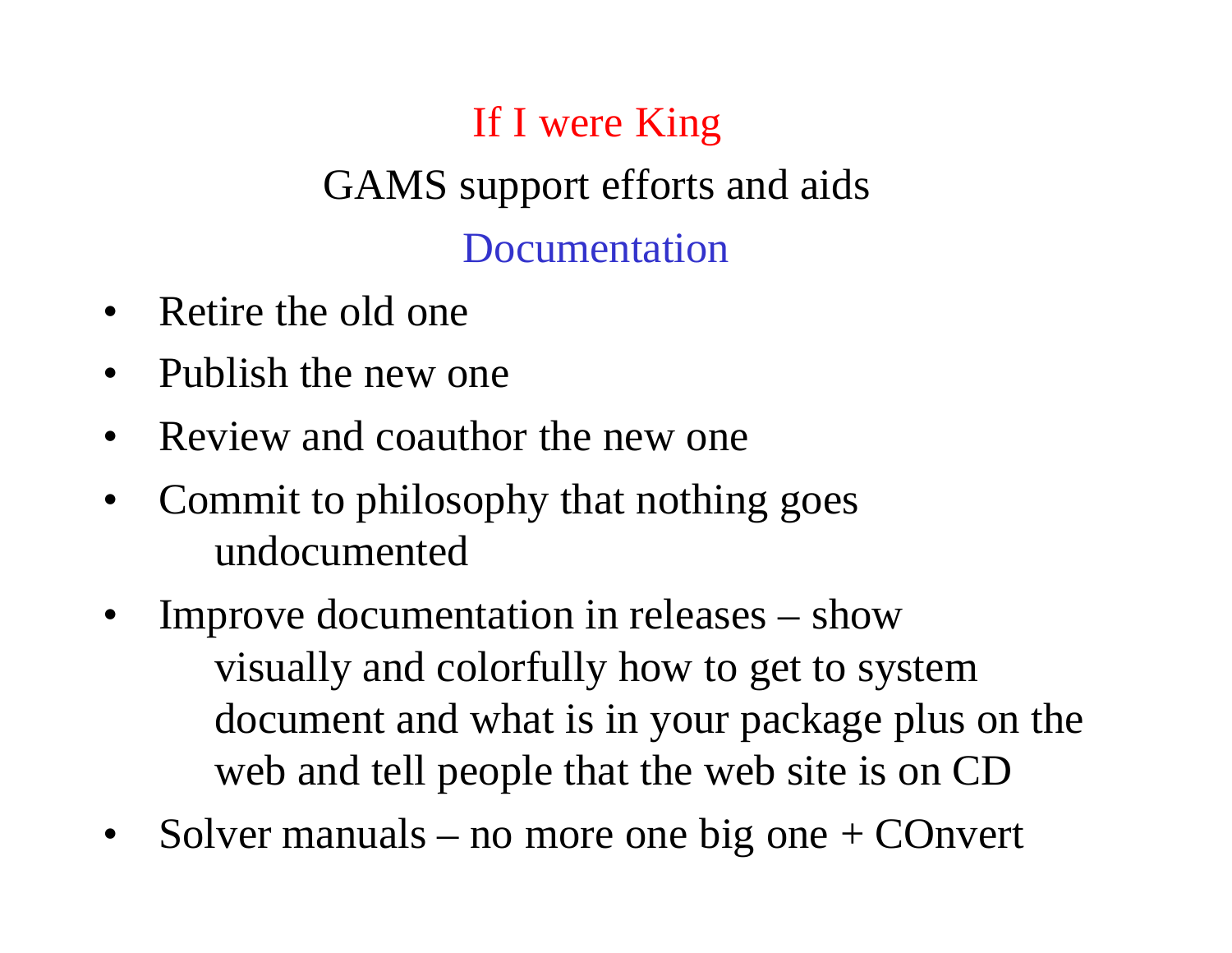# If I were King GAMS support efforts and aids

• Web

Organize a little better Make more examples and tutorials

• Email

Announce releases